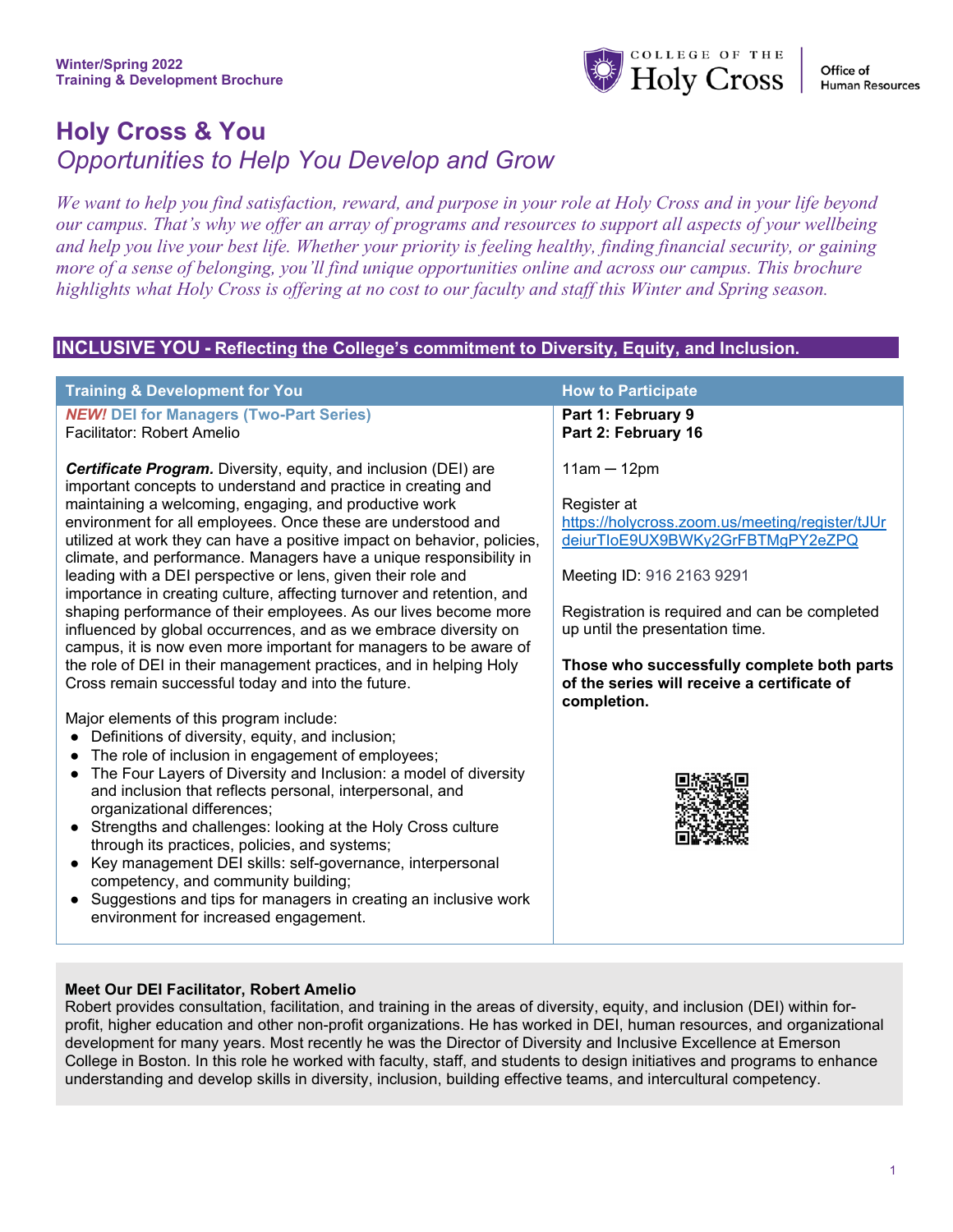

| <b>Training &amp; Development for You</b>                                                                                                                                                                                                                                                                                                                                                                                                                                                                                                                                                                                                                                                                                                                             | <b>How to Participate</b>                                                                                                                                                                                                                                                                                        |
|-----------------------------------------------------------------------------------------------------------------------------------------------------------------------------------------------------------------------------------------------------------------------------------------------------------------------------------------------------------------------------------------------------------------------------------------------------------------------------------------------------------------------------------------------------------------------------------------------------------------------------------------------------------------------------------------------------------------------------------------------------------------------|------------------------------------------------------------------------------------------------------------------------------------------------------------------------------------------------------------------------------------------------------------------------------------------------------------------|
| <b>Understanding Explicit and Implicit Bias</b><br>Facilitator: Robert Amelio<br>This session was previously held on November 10 and is being<br>offered again.                                                                                                                                                                                                                                                                                                                                                                                                                                                                                                                                                                                                       | March <sub>3</sub><br>$10am - 11am$<br>Register at<br>https://holycross.zoom.us/meeting/register/tJ0kc                                                                                                                                                                                                           |
| Our biases, both known and unknown, impact most everything we do<br>as well as everything done to us, including such things as how we<br>communicate and are communicated with, build relationships, form<br>judgments about others, and how others judge us, whom we trust,<br>and how we view others unlike ourselves. Developing awareness of<br>the presence of bias is fundamental to learning and working with<br>other people, both those who are like us and those who are different<br>from us. In this program we will look at how bias impacts our lives<br>and work and tips to recognize and interrupt our biases. In this one-<br>hour program contents will include:<br>1. Understanding implicit and explicit biases and their impact on<br>behavior. | e2qrj0iGNKCxCQhNcLK4bEPRm12WOzY<br>Meeting ID: 999 6420 6826<br>Registration is required and can be completed<br>up until the presentation time.<br>Those who successfully complete both<br><b>Understanding Explicit and Implicit Bias and</b><br>Microaggressions will receive a certificate of<br>completion. |
| 2. Primary types of bias, including selective attention, diagnosis<br>bias, pattern recognition, and confirmation bias.<br>3. Acknowledging assumptions vs. facts and their role in bias.<br>4. Increasing awareness to decrease personal bias.<br>Tips and strategies for living with biases.<br>5.                                                                                                                                                                                                                                                                                                                                                                                                                                                                  |                                                                                                                                                                                                                                                                                                                  |
| <b>NEW! Microaggressions</b><br>Facilitator: Robert Amelio<br>For optimal learning, it is ideal to have attended Understanding<br>Explicit and Implicit Bias on November 10, 2021 or March 3, 2022.                                                                                                                                                                                                                                                                                                                                                                                                                                                                                                                                                                   | April 21<br>$11am - 12pm$<br>Register at<br>https://holycross.zoom.us/meeting/register/tJ0rf                                                                                                                                                                                                                     |
| Much has been written recently on the topic of microaggressions. A<br>few years ago, most of us had never heard of this word.<br>Microaggressions, everyday occurrences that negatively impact<br>others, are based in biases, usually those that are hidden or implicit.<br>Whether a microaggression occurs only once or multiple times, it can<br>have long-term repercussions on those who receive them, on the                                                                                                                                                                                                                                                                                                                                                   | uqtrDgqE9ZAhe7r7 IXK1uRaArYVt9w<br>Meeting ID: 996 9352 3092<br>Registration is required and can be completed<br>up until the presentation time.                                                                                                                                                                 |
| workplace environment, and efforts toward diversity, equity, and<br>inclusion. In this one-hour virtual program contents will include:<br>Defining microaggressions;<br>The roles of bias and power in microaggressions;<br>Intent vs. impact, and the importance of context in<br>microaggressions;<br>Techniques and tips for increasing bias awareness and<br>$\bullet$<br>decreasing microaggressions.                                                                                                                                                                                                                                                                                                                                                            | Those who successfully complete both<br><b>Understanding Explicit and Implicit Bias and</b><br>Microaggressions will receive a certificate of<br>completion.                                                                                                                                                     |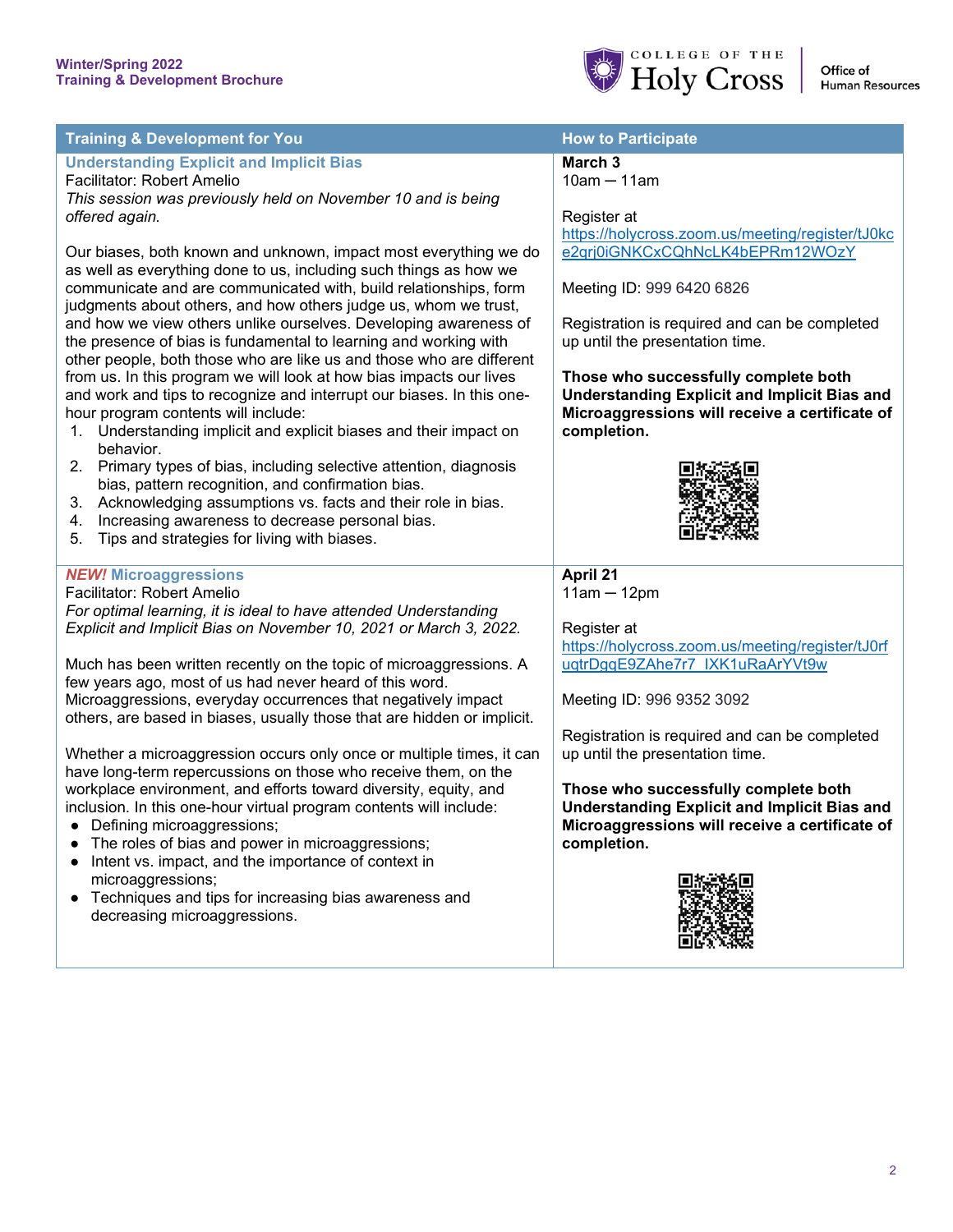

### **DEVELOPING YOU - Reflecting the College's commitment to your professional growth.**

| <b>Training &amp; Development for You</b>                                                                                                                                                                                                                                                                                                                                                                                                                                                                                                         | <b>How to Participate</b>                                                                                                                                                  |
|---------------------------------------------------------------------------------------------------------------------------------------------------------------------------------------------------------------------------------------------------------------------------------------------------------------------------------------------------------------------------------------------------------------------------------------------------------------------------------------------------------------------------------------------------|----------------------------------------------------------------------------------------------------------------------------------------------------------------------------|
| <b>EAP: Overview of KGA Services for Employees</b><br>Presenter: Susan Kapopoulos, KGA                                                                                                                                                                                                                                                                                                                                                                                                                                                            | <b>February 3</b><br>$2pm - 2:30pm$                                                                                                                                        |
| Learn how the program can save you time and money by providing<br>support for practical and personal issues. No problem is too big or too<br>small, and no one will know you called. This program will provide an<br>overview of services available to you for stress management, legal<br>and financial issues, childcare and eldercare, relationship concerns,<br>nutrition consultations and more. It will also cover what happens<br>when you call the EAP.<br>The session also includes a demo of the KGA website.                           | Join via this Zoom link.<br>Meeting ID: 856 4879 9044   Passcode:<br>452476<br>This session will also be offered in Seelos<br>Theatre to watch the presentation virtually. |
| <b>EAP: Overview of KGA Services for Managers</b>                                                                                                                                                                                                                                                                                                                                                                                                                                                                                                 | March 15                                                                                                                                                                   |
| Presenter: Susan Kapopoulos, KGA                                                                                                                                                                                                                                                                                                                                                                                                                                                                                                                  | $10am - 10:45am$                                                                                                                                                           |
| The Employee Assistance Program, provided by KGA, is a free,<br>confidential service that provides counseling and work-life assistance<br>to employees and their adult household members. This program can<br>be a valuable resource to you as a manager or supervisor. In addition<br>to consulting with HR, speaking with a counselor provides an<br>objective viewpoint and guidance in many management situations<br>such as difficult employees, return to work issues, employee<br>terminations and sensitive subjects.                     | Join at<br>https://us06web.zoom.us/j/84915078050?pwd<br>=aGUxdmExcmdaWnFKZTRIcUljYjVsQT09<br>Meeting ID:849 1507 8050   Passcode:513406                                    |
| Join an EAP Manager session for the following:<br>Overview of Employee Assistance and Work-life services<br>$\bullet$<br>• Various ways in which the program serves as a valuable tool for<br>managers/supervisors<br>How to recognize when an employee has a personal problem<br>$\bullet$<br>How to refer an employee to the EAP<br>$\bullet$<br>Scenario-based case studies to help you identify issues, discuss<br>$\bullet$<br>approaches to helping employees, and clarify your accountability<br>when faced with employees in need of help |                                                                                                                                                                            |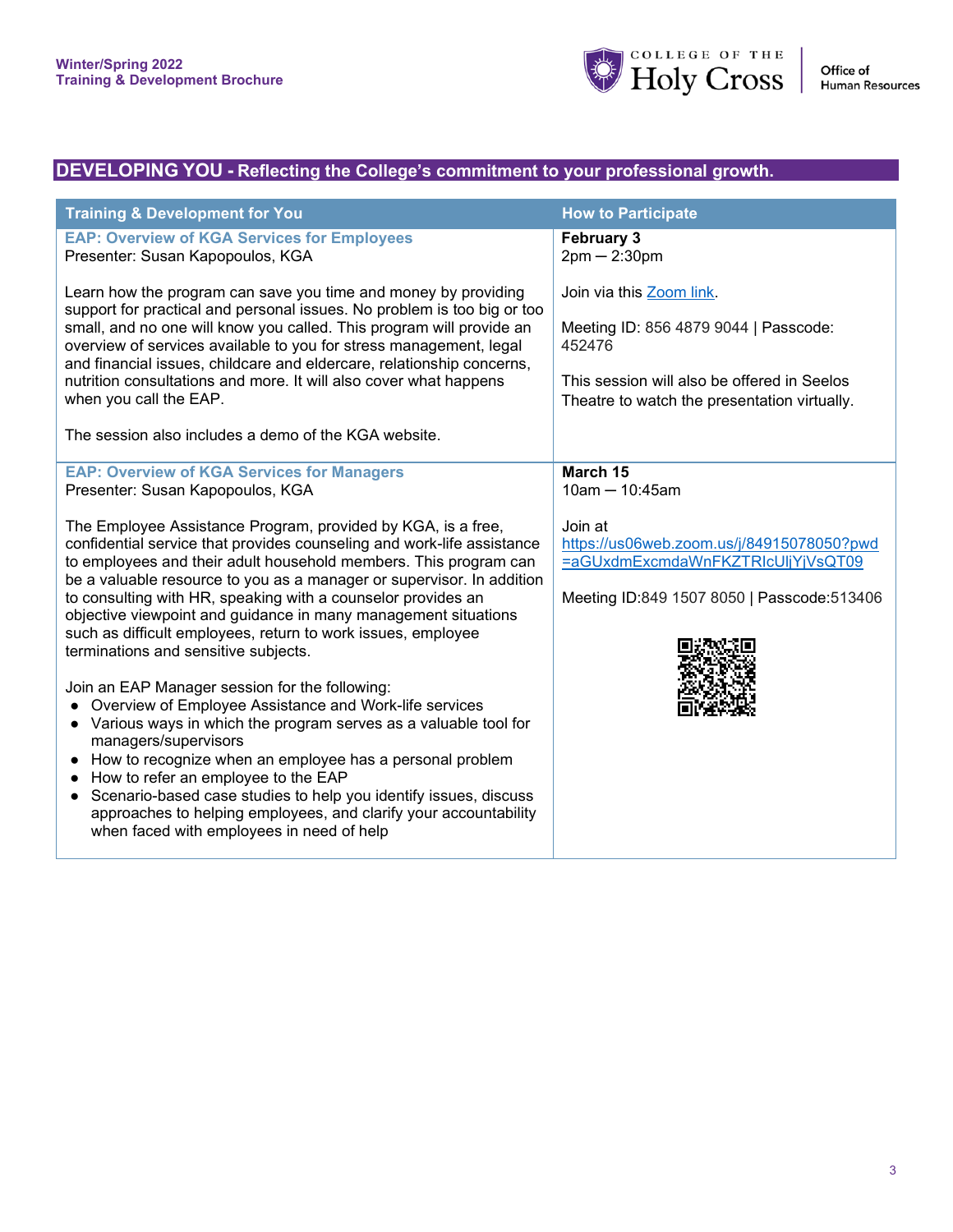

| <b>Training &amp; Development for You</b>                                                                                                                                                                                                                                                                                                                                                                                                                                                                                                  | <b>How to Participate</b>                                                                                                                                                                                                                   |
|--------------------------------------------------------------------------------------------------------------------------------------------------------------------------------------------------------------------------------------------------------------------------------------------------------------------------------------------------------------------------------------------------------------------------------------------------------------------------------------------------------------------------------------------|---------------------------------------------------------------------------------------------------------------------------------------------------------------------------------------------------------------------------------------------|
| <b>NEW! Feedback: Giving &amp; Receiving</b><br>Facilitator: Cally Ritter, Positive Ripples<br>Audience: All Employees<br>Effective and timely feedback is critical to supporting an employee's<br>success. While the word "feedback" may sometimes evoke negative<br>connotations, feedback is incredibly useful in providing positive<br>reinforcement, motivation, and support. This seminar explores three<br>forms of feedback: affirmation, coaching/development, and<br>evaluation. We will discuss why feedback can be viewed as a | Join us for one of the following:<br>February 2 - 1pm-2:30pm<br>February 3 - 1pm-2:30pm<br>February 9 - 1pm-2:30pm<br>February 10 - 1pm-2:30pm<br>Join at<br>https://us02web.zoom.us/j/84981927208?pwd=<br>TXhUMXdTMUJqcWVjREZoMWpzRkxnZz09 |
| challenge, shifting our mindset to see feedback as a critical tool for<br>success. We'll cover best practices for delivering feedback that keeps<br>defensiveness low and outcomes optimal. Finally, we will explore not<br>only how to be better at receiving feedback ourselves, but also how<br>to better coach others.                                                                                                                                                                                                                 | Meeting ID: 849 8192 7208   Passcode:<br>592657<br>OR join in-person in Seelos Theatre<br>February 15 - 10am-11:30am                                                                                                                        |
|                                                                                                                                                                                                                                                                                                                                                                                                                                                                                                                                            |                                                                                                                                                                                                                                             |
| <b>NEW! Supervisory Up-Skilling</b><br>Facilitator: Cally Ritter, Positive Ripples                                                                                                                                                                                                                                                                                                                                                                                                                                                         | Join us for one of the following:<br>February 16 - 1pm-2:30pm                                                                                                                                                                               |
| Audience: Supervisors                                                                                                                                                                                                                                                                                                                                                                                                                                                                                                                      | February 17 - 1pm-2:30pm<br>March 2 - 1pm-2:30pm                                                                                                                                                                                            |
| Performance conversations can often lead to anxiety for both<br>managers and employees. In this seminar, we will explore strategies<br>on how to best set expectations, delegate tasks, foster accountability,                                                                                                                                                                                                                                                                                                                             | March 3 - 1pm-2:30pm<br>March 16 - 1pm-2:30pm                                                                                                                                                                                               |
| initiate challenging conversations, and engage with our staff. These<br>strategies will leave you feeling more confident and energized as<br>managers and better equipped to support your team.                                                                                                                                                                                                                                                                                                                                            | Join at<br>https://us02web.zoom.us/j/81595045818?pwd=<br>VnB3TkRZb0YvT2E1SVIVdWZ3YIE4Zz09                                                                                                                                                   |
|                                                                                                                                                                                                                                                                                                                                                                                                                                                                                                                                            | Meeting ID: 815 9504 5818   Passcode: 648501                                                                                                                                                                                                |
|                                                                                                                                                                                                                                                                                                                                                                                                                                                                                                                                            |                                                                                                                                                                                                                                             |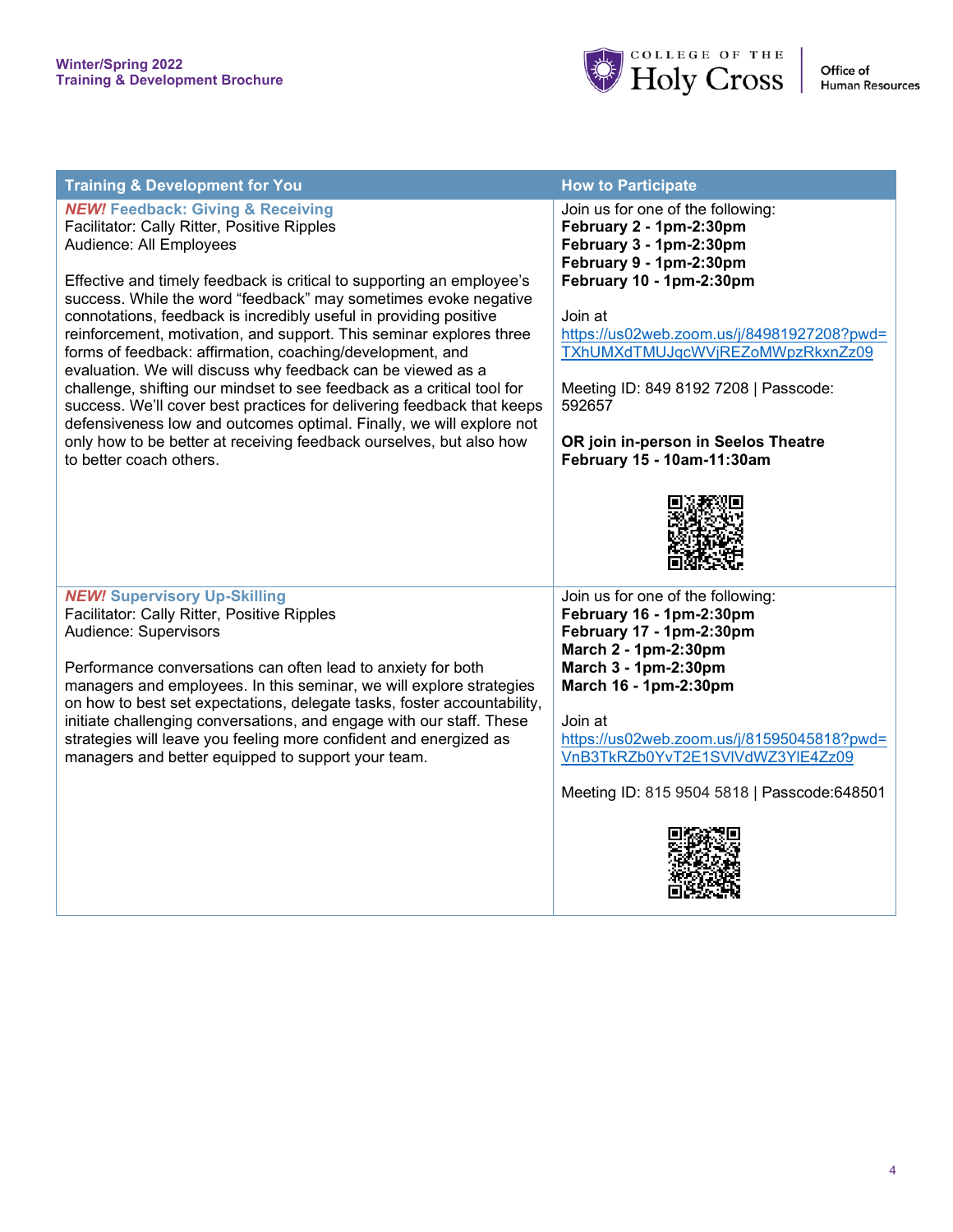

| <b>Training &amp; Development for You</b>                                                                                                                                                                                                                                                                                                                                                                                                                                                                                                                                                                                                                                                    | <b>How to Participate</b>                                                                                                                                                                                                                                                                                       |
|----------------------------------------------------------------------------------------------------------------------------------------------------------------------------------------------------------------------------------------------------------------------------------------------------------------------------------------------------------------------------------------------------------------------------------------------------------------------------------------------------------------------------------------------------------------------------------------------------------------------------------------------------------------------------------------------|-----------------------------------------------------------------------------------------------------------------------------------------------------------------------------------------------------------------------------------------------------------------------------------------------------------------|
| <b>NEW! Performance Management</b><br>Facilitator: Cally Ritter, Positive Ripples<br>Audience: Supervisors<br>Performance management and the performance evaluation process<br>are critical to promoting an employee's growth and development. At<br>times, honest, direct communication about an employee's<br>performance can be challenging. In this seminar, we'll explore the<br>performance appraisal process in depth, reviewing goal settings,<br>effective feedback, and competency development. In addition, we will<br>discuss how to deliver level-setting feedback without triggering<br>defensiveness and how to communicate feedback that employees<br>may find hard to hear. | Join us for one of the following:<br>March 23 - 10am-11:30am<br>March 24 - 1pm-2:30pm<br>March 30 - 1pm-2:30pm<br>March 31 - 10am-11:30am<br>April 5 - 10am-11:30am<br>Join at<br>https://us02web.zoom.us/j/89548794679?pwd=<br>VC94dVIXWVIYdVJxL2NCNINMd1ViUT09<br>Meeting ID: 895 4879 4679   Passcode:029735 |
| <b>NEW!</b> Supervising & Managing Staff: Resources for Department<br><b>Chairs and Program Directors</b><br>Facilitator: Cally Ritter, Positive Ripples                                                                                                                                                                                                                                                                                                                                                                                                                                                                                                                                     | Join us for one of the following:<br>February 1 - 3:30pm-5pm<br>February 8 - 3:30pm-5pm                                                                                                                                                                                                                         |
| Does holding performance conversations cause you more anxiety<br>and require more energy than teaching a class? If you answered<br>"YES," you are not alone. Managing others can be challenging and<br>leave us at times feeling depleted.                                                                                                                                                                                                                                                                                                                                                                                                                                                   | Join via this Zoom link.<br>Meeting ID: 838 0538 2626   Passcode: 734152                                                                                                                                                                                                                                        |
| This session is meant to support our Program Directors and<br>Department Chairs as people managers, and help you explore how to<br>set expectations, delegate, create accountability, hold difficult<br>conversations, and engage your staff. The aim of this session is to<br>provide you with some game- changing strategies that will leave you<br>feeling more confident and energized as people managers.                                                                                                                                                                                                                                                                               |                                                                                                                                                                                                                                                                                                                 |

#### **Meet Our Facilitator, Cally Ritter, LICSW**

Cally Ritter is the principal of Positive Ripple Training and Consulting. Her goal when working with an employee group is to inspire them to make shifts in their thinking and behavior for greater work/life effectiveness. She is a Licensed Independent Clinical Social Worker with a BA from Bucknell University and a Masters in Social Work from the University of Pittsburgh. She has worked more than 25 years as a facilitator, speaker and executive coach. Cally has consulted with and trained for the Red Sox, Reebok, Tufts University, Harvard University, WGBH, Wellesley College, Analog Devices, Beth Israel Deaconess Hospitals, the Massachusetts State Government, The Girl Scouts, and countless more.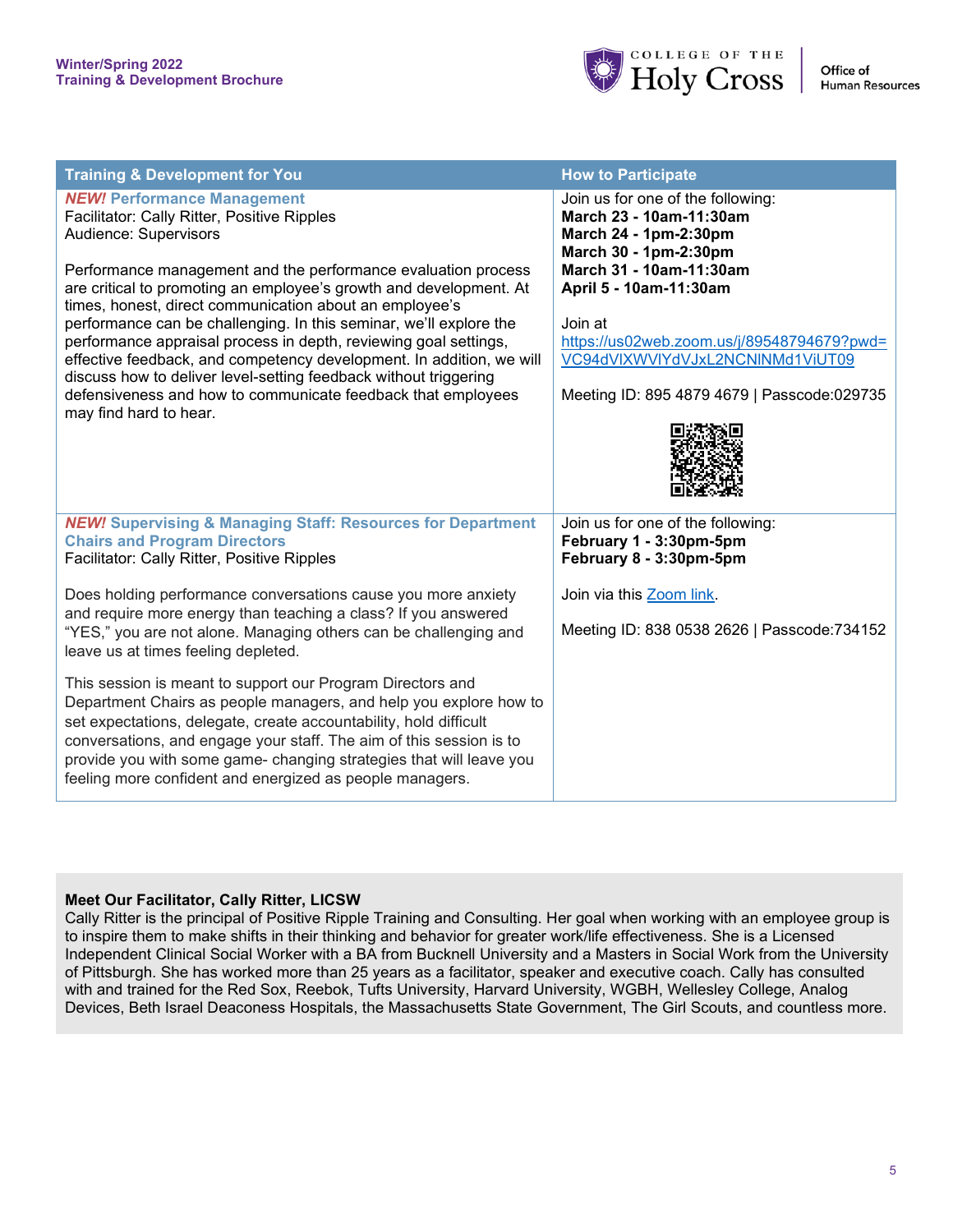

### **PROSPEROUS YOU - Reflecting the College's commitment to your financial wellness.**

| <b>Training &amp; Development for You</b>                                                                                                                                                                                                                                                                                                                                                                                                                                                                                                                                                                         | <b>How to Participate</b>                                                                                                                                                                                                                                                                                                          |
|-------------------------------------------------------------------------------------------------------------------------------------------------------------------------------------------------------------------------------------------------------------------------------------------------------------------------------------------------------------------------------------------------------------------------------------------------------------------------------------------------------------------------------------------------------------------------------------------------------------------|------------------------------------------------------------------------------------------------------------------------------------------------------------------------------------------------------------------------------------------------------------------------------------------------------------------------------------|
| <b>New Year, New You:</b><br>10 Financial Resolutions You Can Actually Keep<br>Presenter: Barbara Quan, KGA<br>Get your New Year off to a good start by concentrating on 10<br>financial resolutions that you can actually keep! We discuss how<br>health and finances go together, how to create an action plan, and<br>how to implement a monthly budget.                                                                                                                                                                                                                                                       | <b>Available anytime!</b><br>Stream online at https://tinyurl.com/yc8dcr28<br>with company code holycross.                                                                                                                                                                                                                         |
| <b>The Basics of Estate Planning</b><br>Presenter: Dan Williams, KGA<br>Through this workshop you will develop a better understanding of the<br>documentation needed for successful Estate Planning. If you fail to<br>plan you plan to fail! You will learn the many terms involved with will<br>planning, guardianships, and trusts. The session will address costs,<br>and pros and cons of various estate planning options, especially the<br>importance of having the following documents in place: will,<br>beneficiary forms, Health Care Proxy, Revocable Living Trust, and<br>Durable Power of Attorney. | April 6<br>$4 \text{pm} - 5 \text{pm}$<br>Register at<br>https://us06web.zoom.us/webinar/register/WN<br>IvGiSUn8R2G5QsztxcorEQ<br>Registration is required and can be completed<br>up until the presentation time.<br>Attendees can participate through the chat<br>function. Video and audio will be turned off for<br>attendees. |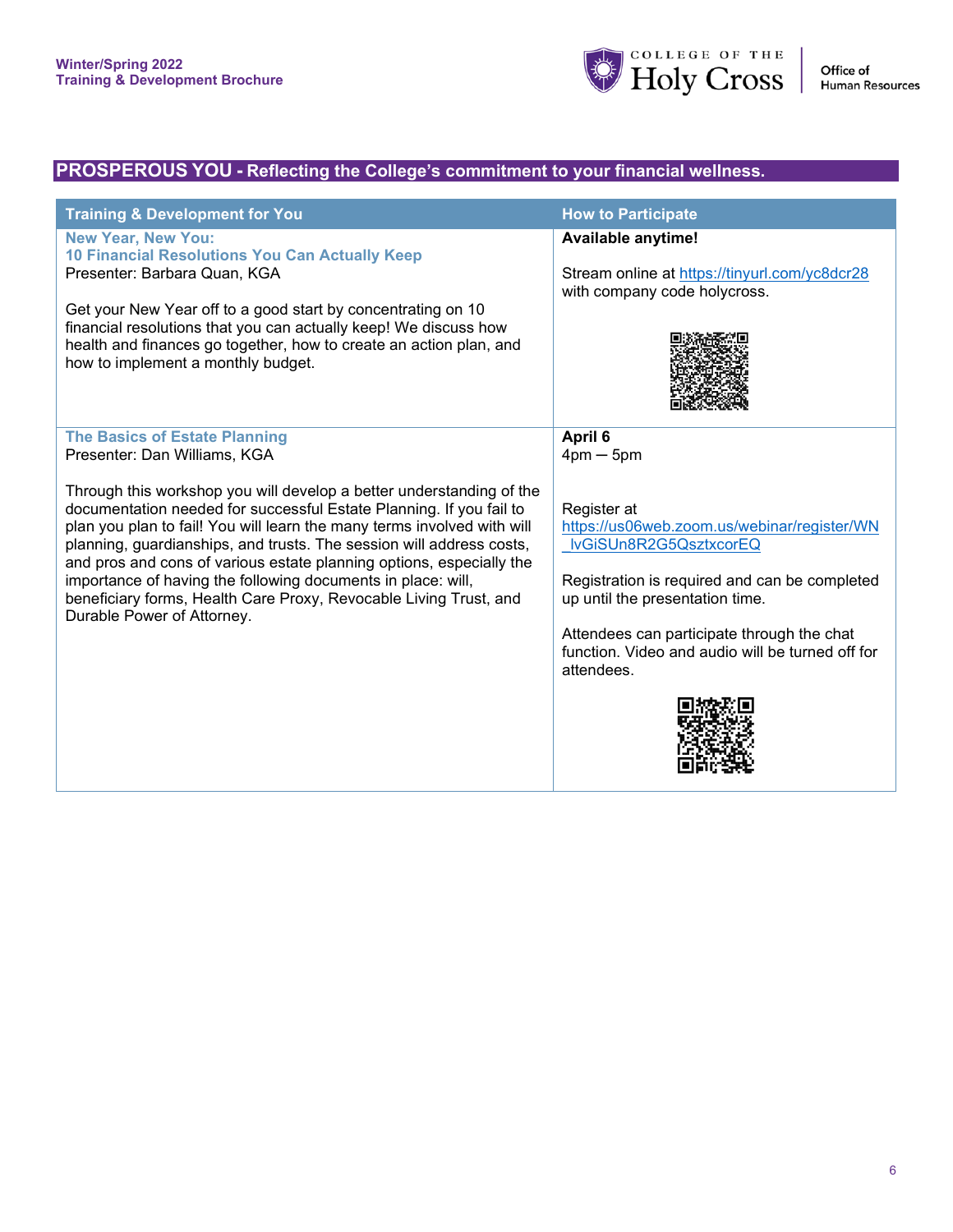

## **HEALTHY YOU - Reflecting the College's commitment to your wellness.**

| <b>Training &amp; Development for You</b>                                                                                                                                                                                                                                                                                                                                                                                                                                                                                                                                                                                                                                                                                                                                                                                                                                                                                                 | <b>How to Participate</b>                                                                                                                                                                                                                                                                                            |
|-------------------------------------------------------------------------------------------------------------------------------------------------------------------------------------------------------------------------------------------------------------------------------------------------------------------------------------------------------------------------------------------------------------------------------------------------------------------------------------------------------------------------------------------------------------------------------------------------------------------------------------------------------------------------------------------------------------------------------------------------------------------------------------------------------------------------------------------------------------------------------------------------------------------------------------------|----------------------------------------------------------------------------------------------------------------------------------------------------------------------------------------------------------------------------------------------------------------------------------------------------------------------|
| <b>Five Techniques for Deep Sleep</b><br>Presenter: Rick Clerici, KGA                                                                                                                                                                                                                                                                                                                                                                                                                                                                                                                                                                                                                                                                                                                                                                                                                                                                     | March 7<br>$10am - 11am$                                                                                                                                                                                                                                                                                             |
| Whether talking with a sleep physician or surfing the web, we can<br>recognize the importance of getting the right amount of sleep. People<br>who are consistently well-rested have determined the ideal quality<br>and quantity balance to make them the type of sleepers we all aspire<br>to be. This seminar explores the habits that help people to have<br>consistent, deep sleep.                                                                                                                                                                                                                                                                                                                                                                                                                                                                                                                                                   | Register at<br>https://us06web.zoom.us/webinar/register/WN<br>Y8ufgU3SqGBdry-kEa-LA<br>Meeting ID: 826 8174 4799<br>Registration is required and can be completed<br>up until the presentation time.<br>Attendees can participate through the chat<br>function. Video and audio will be turned off for<br>attendees. |
| <b>Boosting Your Resilience</b><br>Presented by Katherine McHugh, KGA<br>Stress is a part of everyday life. Since we can't eliminate it, learning<br>how to recognize the signs of stress overload and boosting our ability<br>to handle stressful situations can help. Understanding our own<br>reactions to issues and planning ways to boost resilience can help us<br>thrive amid stress. Learn ways to build your personal resiliency by<br>cultivating a positive attitude, practicing healthy habits, and using<br>self-care to stay mindful.                                                                                                                                                                                                                                                                                                                                                                                      | Available anytime!<br>Stream online at<br>https://kgreer.wistia.com/medias/dizxwou5ld                                                                                                                                                                                                                                |
| <b>Balancing Act or Acting Balanced?</b><br>Presenter: Gail Parsons, KGA<br>Remember when work-life balance was a reasonable goal? Since<br>Covid-19 has disrupted the boundaries between work, school, and<br>life, it is more important than ever to think differently about work-life<br>balance. Is it an ideal worth striving for? A complete myth? One size<br>fits all? It's time to stop feeling guilty about trying to "have it all" and<br>more importantly, trying to "do it all". We'll dig deeper than the basic<br>time management skills, productivity hacks, and stress management<br>tips that are commonly featured in blogs and magazines. Our<br>research-based approach will help you understand the keys to<br>personal energy renewal and how it relates to your emotional,<br>intellectual, and physical well-being. You'll also learn how to harness<br>the power of mindfulness during these challenging times. | Available anytime!<br>Stream online at<br>https://kgreer.wistia.com/medias/b9sehncbfc                                                                                                                                                                                                                                |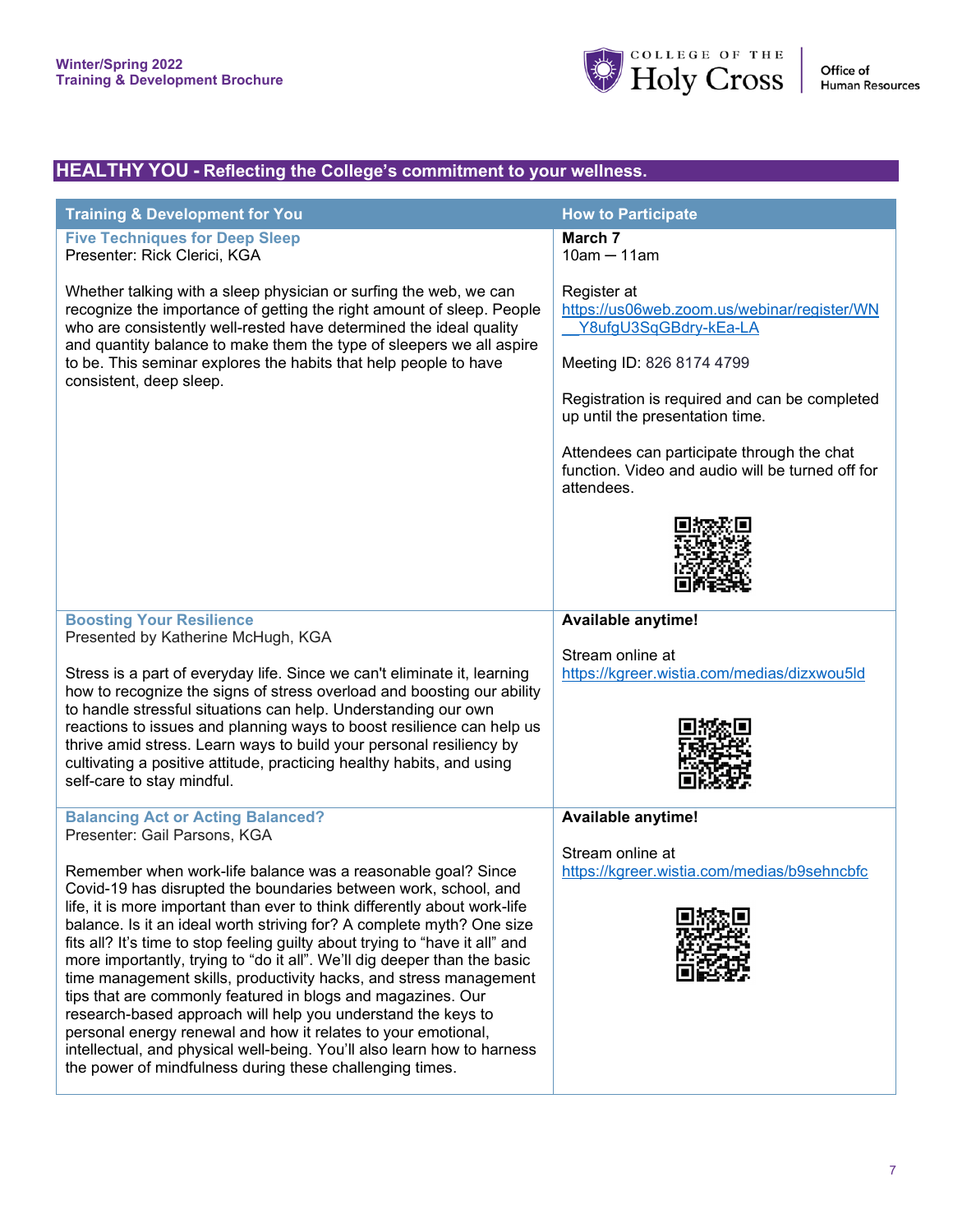

| <b>Training &amp; Development for You</b>                                                                                                                                                                                                                                                                                                                                                                                                                                                                                                                                                                                                                                                                                        | <b>How to Participate</b>                                                                                                                                                                                                                                                    |
|----------------------------------------------------------------------------------------------------------------------------------------------------------------------------------------------------------------------------------------------------------------------------------------------------------------------------------------------------------------------------------------------------------------------------------------------------------------------------------------------------------------------------------------------------------------------------------------------------------------------------------------------------------------------------------------------------------------------------------|------------------------------------------------------------------------------------------------------------------------------------------------------------------------------------------------------------------------------------------------------------------------------|
| <b>Burnout Prevention: Manage Your Time, Find Your Focus and</b><br><b>Master Your Energy</b><br>Presenter: Gail Parsons, KGA                                                                                                                                                                                                                                                                                                                                                                                                                                                                                                                                                                                                    | <b>Available anytime!</b><br>Stream online at                                                                                                                                                                                                                                |
| If less anxiety, better focus, improved sleep, greater creativity, and a<br>general sense of well-being appeal to you, then you should make<br>time for this session to explore the science of energy renewal and its<br>many real physical and mental health benefits.<br>Attendees will:<br>• Understand energy demands and energy boosters and how they<br>impact your personal resilience<br>• Examine the concept of stress as negative energy and how it can<br>lead to burnout<br>• Learn how resilience helps to build your personal strengths,<br>improve your relationships, and foster mental toughness in<br>today's complex world<br>Be challenged to connect without technology in a focused and<br>meaningful way | https://kgreer.wistia.com/medias/l3lxwxehn5                                                                                                                                                                                                                                  |
| <b>Daily Meditation</b><br>Facilitator: Jenn Coode<br>Meditation can help you feel more centered, manage stress and<br>anxiety, and improve your outlook on life. Join Jenn Coode daily for a<br>15-minute meditation. No experience necessary! Join via Zoom or on<br>the Zoom app on your smartphone for convenience.                                                                                                                                                                                                                                                                                                                                                                                                          | <b>Daily</b><br>Mondays 3pm, Tuesdays 1:30pm,<br>Wednesdays 11am, Thursdays 9am, and<br>Fridays 2pm<br>Access the sessions at<br>https://holycross.zoom.us/j/99766142821?pwd<br>=ME5FOEZwZUF6QkpHSkgzN21MVkVFZz09<br>#success<br>Meeting ID: 997 6614 282   Passcode: 520119 |
|                                                                                                                                                                                                                                                                                                                                                                                                                                                                                                                                                                                                                                                                                                                                  |                                                                                                                                                                                                                                                                              |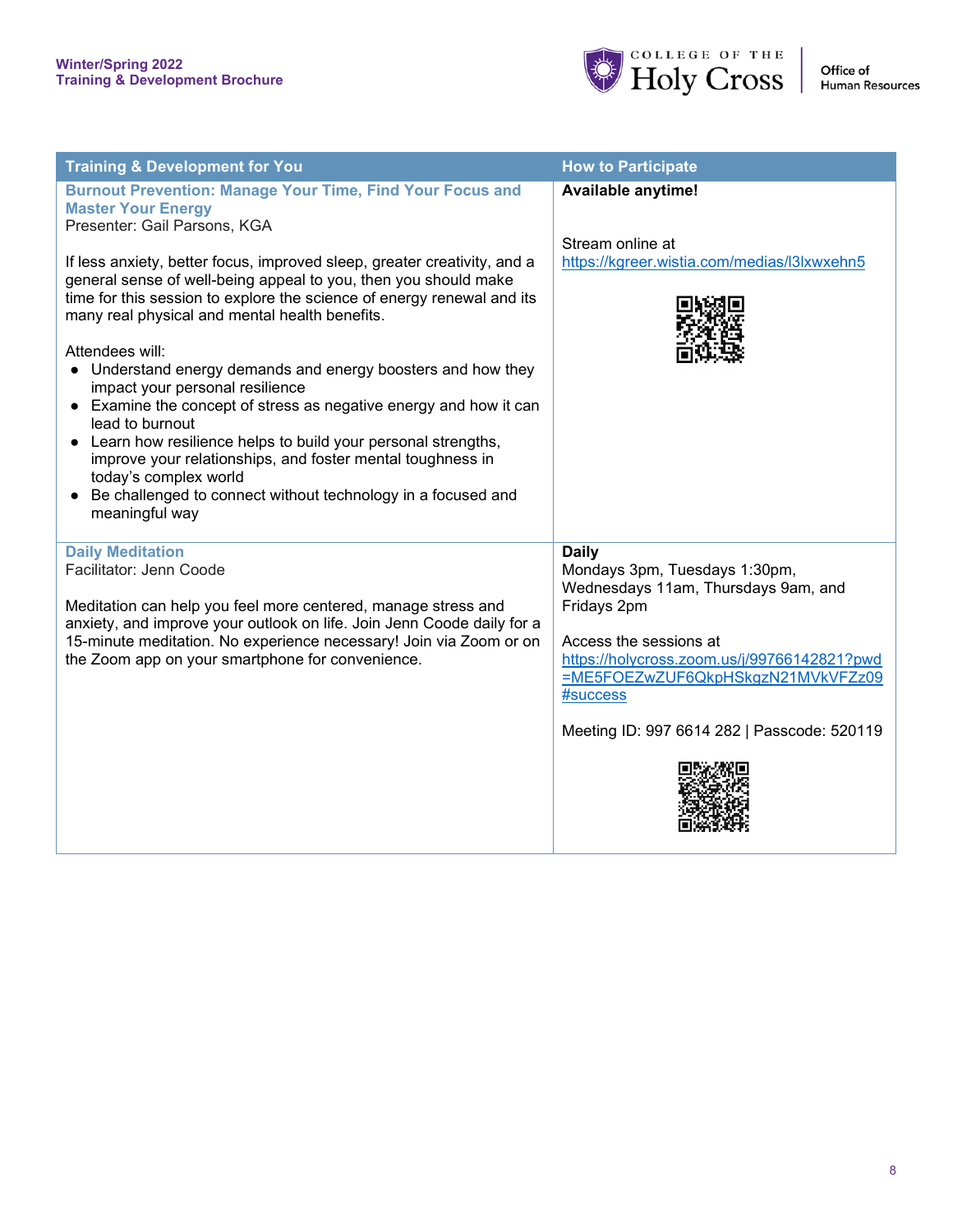

| <b>Training &amp; Development for You</b>                                                                                            | <b>How to Participate</b>                                                        |
|--------------------------------------------------------------------------------------------------------------------------------------|----------------------------------------------------------------------------------|
| <b>Unwinding Anxiety and Eat Right Now</b>                                                                                           | Contact Jenn Coode at jcoode@holycross.edu                                       |
| Need a new path to better handle your anxiety or want to improve<br>your relationship with food? Unwinding Anxiety and Eat Right Now | or 508-793-3885 to set up a meeting for<br>individual support (live or virtual). |
| offer 24-hour app support, daily mindfulness practices, and virtual                                                                  |                                                                                  |
| individual support to help you transform your relationship with anxiety<br>or food. Find out more at Dr. Jud's YouTube channel.      | https://www.unwindinganxiety.com/                                                |
|                                                                                                                                      |                                                                                  |
|                                                                                                                                      |                                                                                  |
|                                                                                                                                      |                                                                                  |
|                                                                                                                                      | https://goeatrightnow.com/                                                       |
|                                                                                                                                      |                                                                                  |
|                                                                                                                                      |                                                                                  |
|                                                                                                                                      |                                                                                  |
|                                                                                                                                      |                                                                                  |
|                                                                                                                                      |                                                                                  |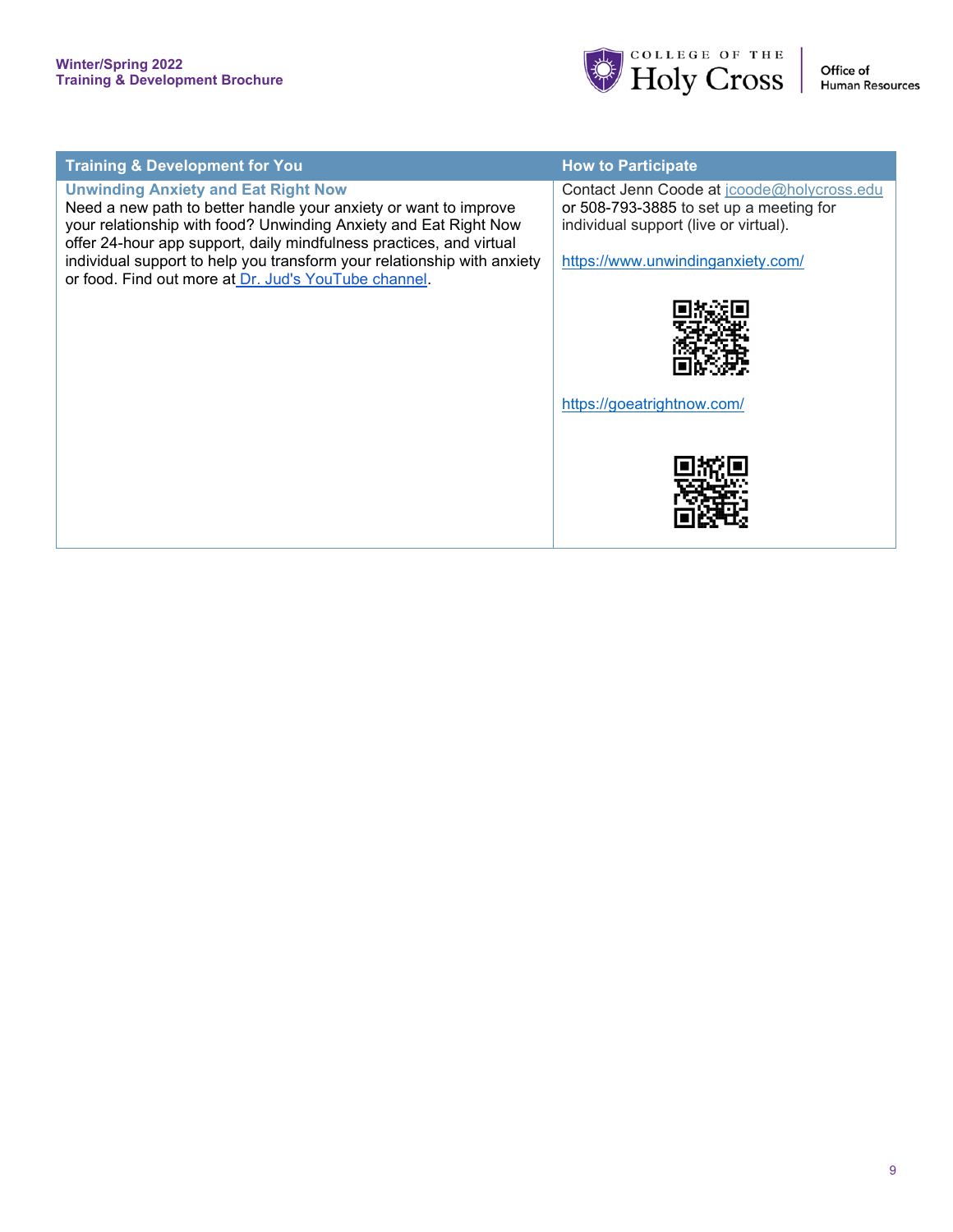

### **ADDITIONAL WEBINARS AVAILABLE FOR YOU TO STREAM ANYTIME!**

All of the following webinars are available on demand, anytime, 24/7. A KGA account is required to view. Creating an account online through KGA is free. Visit the [KGA website](https://my.kgalifeservices.com/users/sign_in) and look for **Become a Member** below the option to sign in. Our Company Code is holycross.

| <b>Training &amp; Development for You</b>                                                                                                                   |                                                                                                        | <b>How to Participate</b>                                                                    |
|-------------------------------------------------------------------------------------------------------------------------------------------------------------|--------------------------------------------------------------------------------------------------------|----------------------------------------------------------------------------------------------|
| <b>Legal &amp; Financial Webinars</b><br><b>Budgeting</b><br>$\bullet$<br><b>College Planning</b><br>$\bullet$<br><b>Estate Planning</b><br>Debt Management | <b>Tax Consultation</b><br>Bankruptcy<br><b>Divorce</b>                                                | Stream online at<br>https://my.kgalifeservices.com/categories/legal<br>-and-financial        |
| <b>Workplace Support</b><br>Productivity<br><b>Stress Management</b>                                                                                        | Time Management<br>Career Development                                                                  | Stream online at<br>https://my.kgalifeservices.com/categories/work                           |
| <b>Diversity &amp; Inclusion</b><br>AAPI, Latinx,<br>Black/African<br>American, &<br><b>Indigenous Peoples</b><br>Content                                   | <b>LGBTQIA Support</b><br><b>Disability Awareness</b><br>Allyship Information<br>Anti-racism Resources | Stream online at<br>https://my.kgalifeservices.com/categories/racis<br>m-diversity-inclusion |
| <b>Covid-19 Resources</b><br>Working from Home<br>Caring for Elderly<br>Grief                                                                               | Return to Work<br>Coping with Covid                                                                    | Stream online at<br>https://my.kgalifeservices.com/categories/kga-<br>covid-19-response      |